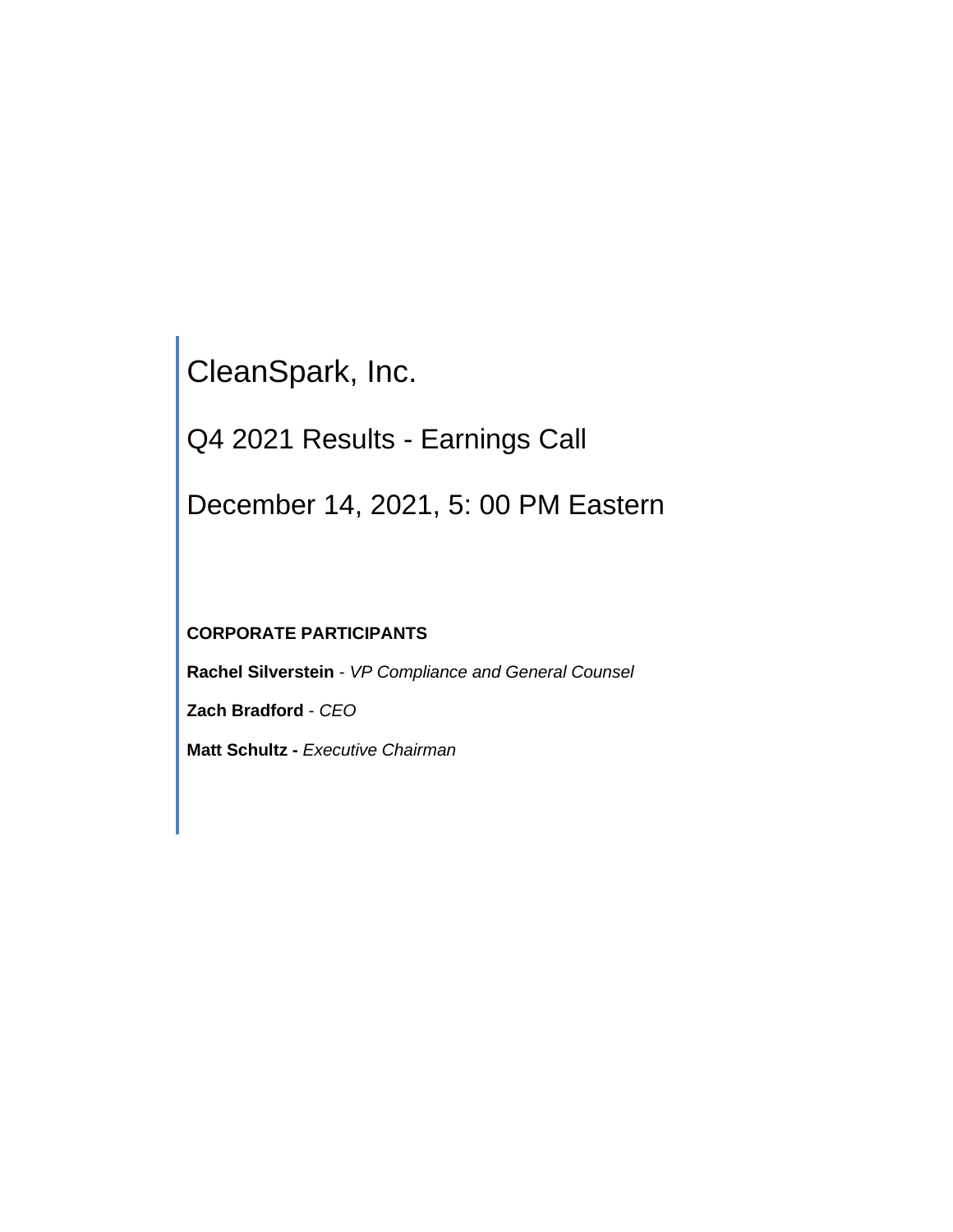# **PRESENTATION**

#### **Operator**

Good afternoon and welcome to the CleanSpark Year-End and Q4 Earnings Call.

All participants will be in listen-only mode. Should you need assistance, please signal a conference specialist by pressing the star key, followed by zero. After today's presentation there will be an opportunity to ask questions.

If you are at your computer, please use the "Submit" question box in your webcast viewer. Please note this event is being recorded.

I would now like to turn the conference over to Rachel Silverstein, VP of Compliance and General Counsel. Please go ahead.

#### **Rachel Silverstein**

Welcome, everyone. On behalf CleanSpark, Inc., I welcome you to our fourth fiscal quarter and year-end financial results conference call.

My name is Rachel Silverstein, I am CleanSpark's VP of Compliance and General Counsel. With us today with prepared remarks are CleanSpark's Chief Executive Officer, Zach Bradford and Matt Schultz, our Executive Chairman.

Before beginning, I would like to remind everyone that with the exception of historical information, the matters discussed in this presentation are forward-looking statements, as defined by federal securities laws. Investors are cautioned that these forward-looking statements involve a number of risks and uncertainties.

Forward-looking statements may include words such as anticipate, could, estimate, intend, expect, believe, potential, will, should, project, and similar expressions. Further information on the company's risk factors is contained in the company's quarterly and annual reports filed with the Securities and Exchange Commission.

Today, December 14, 2021, the company will be filing its Form 10-K, which will be available on SEC.gov and the company's website, shortly. A press release announcing our financial results is also being issued. Participants on this call may wish to review the press release, as the company included a summary of the results discussed on this call.

Finally, please note that on today's call, management will refer to non-GAAP financial measures in which CleanSpark excludes certain expenses from its GAAP financial results. Please refer to CleanSpark's press release and 10-K which contain a full discussion of this information and a reconciliation of its non-GAAP performance measures to the most comparable GAAP financial measures. The press release will also be available on our website. Following the prepared remarks, we will open for a short Q&A for the analyst community.

With that said, I would like to turn the call over to our Executive Chairman, Matt Schultz.

#### **Matt Schultz**

Thank you very much, Rachel. Good afternoon, everyone, and thank you for joining our call.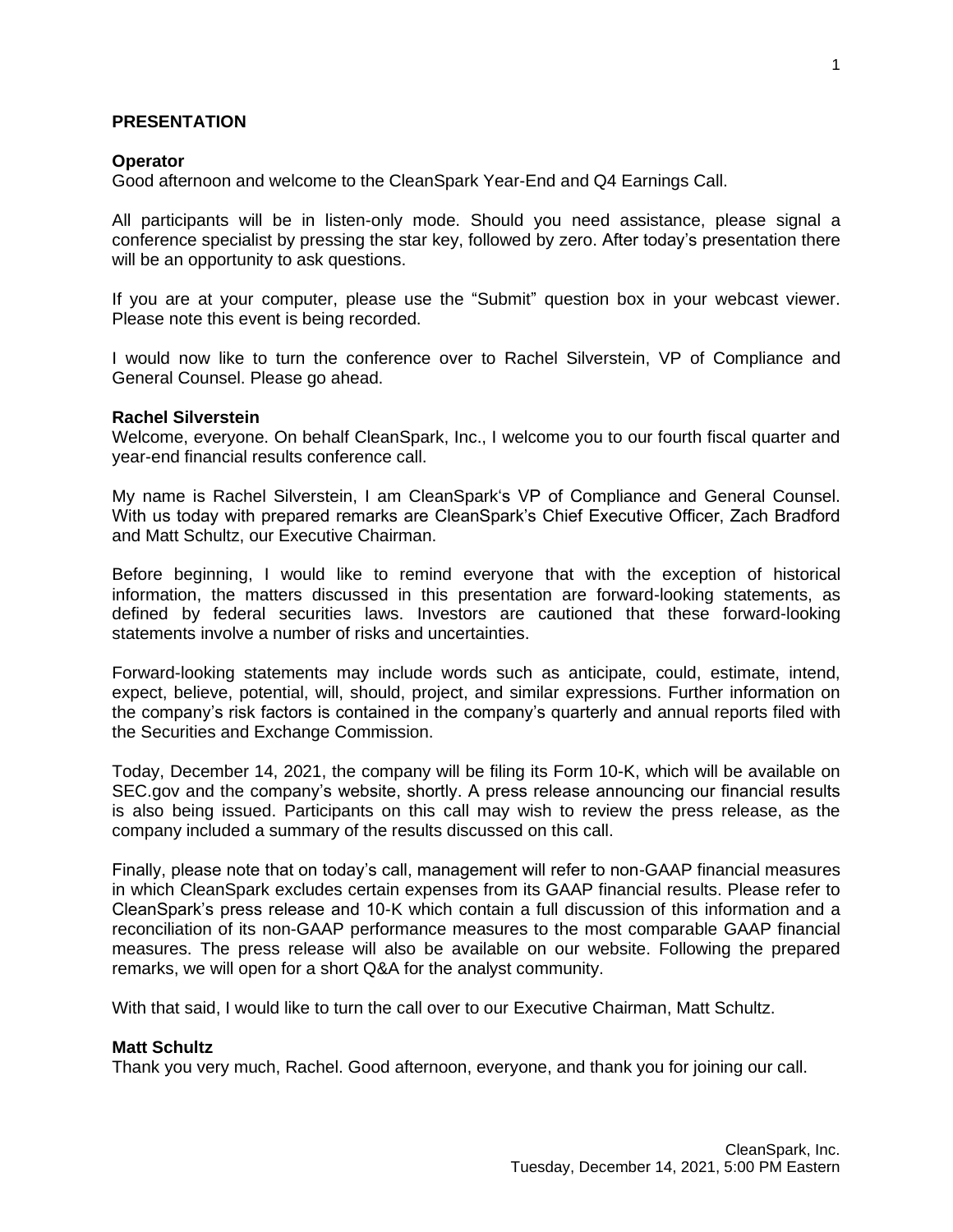I want to start off the call by thanking my colleagues for all the work they've done to round out a terrific year of growth. We're in the middle of the holiday season, and our teams have worked, tirelessly, to prepare for today's call. What a way to end the year and what a year it's been.

I'll now turn it over to Zach Bradford, CleanSpark's CEO, to discuss our results in detail.

# **Zach Bradford**

Hey, thanks, Matt. And I want to echo your words. Our team has put in a lot of work, and I'm thankful for their commitment.

I'm going to provide a summary of our results in more detail later in the call, but I want to take a quick moment to discuss some of our significant fourth quarter and year-end highlights.

Our revenue grew from \$10 million to \$49.4 million. That's nearly a 400% growth. And our adjusted EBITDA, which we believe provides an important measure of our performance, resulted in a non-GAAP net income for the year of approximately \$9 million, that ultimately was \$0.31 per share, compared on the same basis to a \$1.07 loss per share for the same period in the prior year.

We also achieved our projected revenue with almost \$50 million for the year.

CleanSpark is a Bitcoin miner. Bitcoin mining is our primary business segment in terms of revenue, our most efficient in terms of costs and margin and our most important in terms of maximizing value for our shareholders.

As of today's filing, our hash rate is approximately 1.3 exahash. Our calendar year-to-date Bitcoin production as of the end of November is 1,083, and we have over 40 megawatts of machines operating.

Based upon industry measures, we believe we are credibly undervalued as a Bitcoin mining company. We are rapidly growing and even outpacing many of our competitors. This growth is backed by our strategy of smart, sustainable growth, which includes taking steps to limit dilution to our shareholders.

Our hash rate growth over the past quarter is, consistently, among the top of publicly-traded Bitcoin mining companies. We believe the market is just catching up and will soon recognize and close what we see as a market value gap. We believe that our continued performance is what will help us close that gap.

We are laser-focused on shareholder value. One way we do this is by using some of our Bitcoin we hold to fund operations and growth. We are pursuing non-dilutive growth capital, such as debt. We also expect to take advantage of opportunity in the coming year to generate greater yields from the Bitcoins we hold on the balance sheet.

Now, our College Park facility is the highlight of our Bitcoin mining operations. Senior Vice President of Data Center Operations, Bernardo Schucman, one of the world's leading Bitcoin miners and his exceptional team have accomplished tremendous things in Atlanta, including the deployment of 48 custom designed mobile data centers.

Over the next few months, we will be ramping up our Norcross facility. We've recently announced the purchase of 20 megawatts of immersion cooling equipment. And we've designed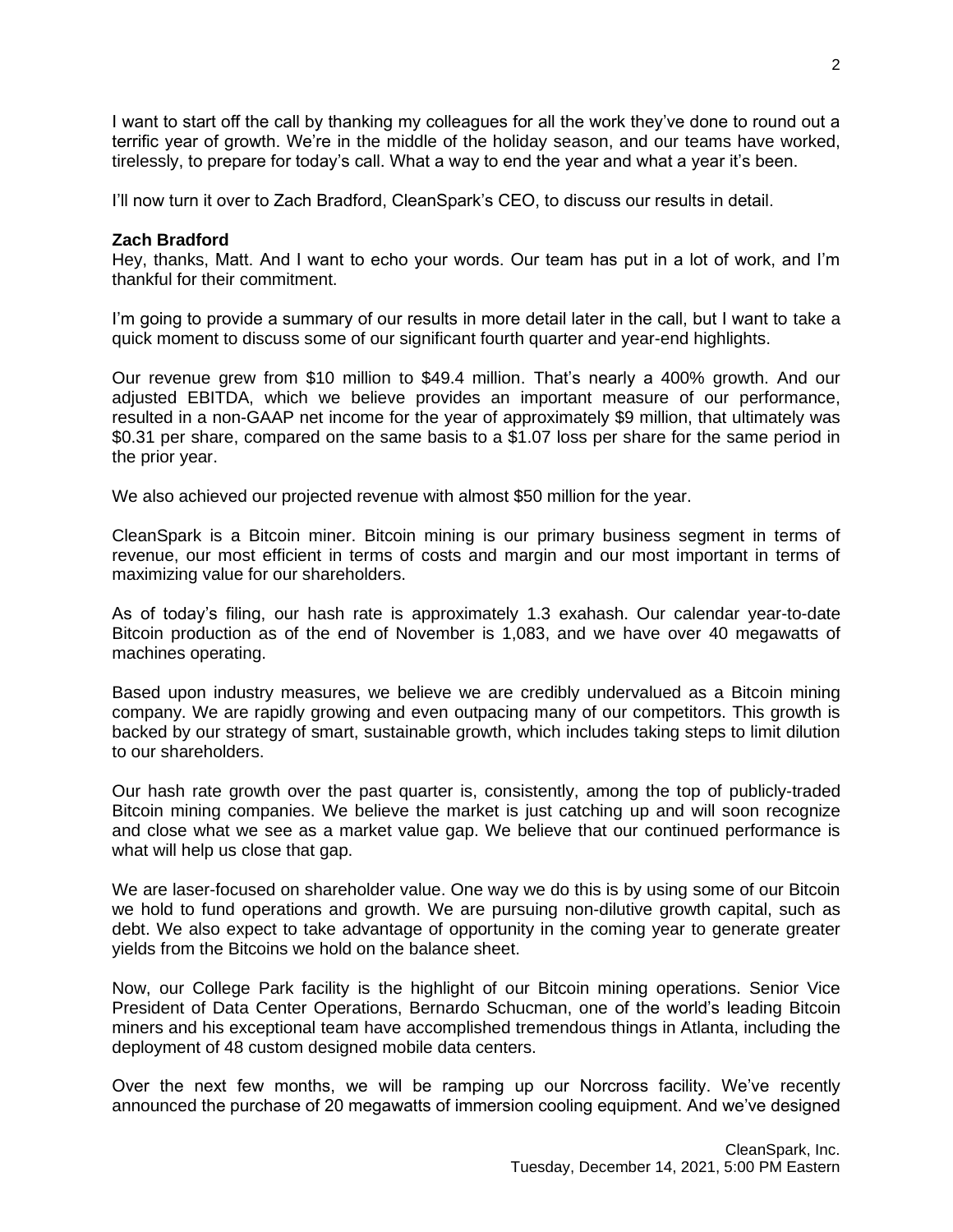for a new microgrid for that facility. The energy business has been foundational to our accomplishments.

Now, our energy revenues were essentially flat year-over-year, and it's been a challenging year for the energy industry, as a whole. But we believe the way to drive the greatest increase in value to our shareholders is by applying our energy expertise into sustainable Bitcoin mining.

Now, we're deploying advanced technologies like renewable energy assets and immersion cooling to make our operations more efficient. Now, efficiency is key. And these efficiency enhancements are expected to increase production and decrease operating costs at all of our facilities.

As an added benefit, these systems are also expected to extend the life of our machines, so that our capital goes further to generate better returns for our shareholders.

Now, I'm going to turn again to review a little more detail on our fourth quarter and fiscal yearend financial results, after which we'll open it up for a brief Q&A, and I'll conclude with a few final remarks.

At a summary level of the financial side, I'm going to keep it focused pretty high level and specifically around key performance indicators that we've identified. Please refer to our 10-K for our complete financial statement.

Our 2021 annual revenue, as I mentioned, grew from \$10 million to \$49 million, representing a 5x increase in revenue from our prior year. We expect that this growth will continue in the next year, as CleanSpark expands its mining capabilities, as we deploy more miners and seek out additional energy opportunities.

As for the eventual or the ultimate operating results, our GAAP based net loss improved by \$1.5 million from a loss of \$23.3 million, last year, to \$21.8 million in 2021. Overall, these results led to a GAAP based net loss per basis--per share of \$0.74. That's an improvement of \$1.70 per share, compared to last year.

Now, a large portion of our losses in the current year, they were based on non-cash items. As mentioned before, we believe an important measure of performance is adjusted EBITDA, a non-GAAP metric that reconciles this.

Now, our non-GAAP adjusted EBITDA for the year was approximately \$9 million in income, or \$0.31 per share. That's a significant improvement from last year. Now, our improvements, both on a GAAP and non-GAAP basis, are encouraging. And we are taking steps to further streamline our operations, and we expect to achieve even stronger results for our shareholders in the coming year.

Now, as part of this, I think it's important to highlight our quarter-over-quarter revenue growth, which was incredible. Revenue for the three months ended September 30, 2021, was \$27.1 million. This is an increase of \$25.2 million, or nearly a 1300% increase from \$1.9 million for the same quarter, just a year ago.

Now, as for our balance sheet and operating capital, it's significantly improved from the prior year. Just a couple of highlights. We had a cash balance at the end of the year of \$18 million, and a book value of Bitcoin of \$23.6 million.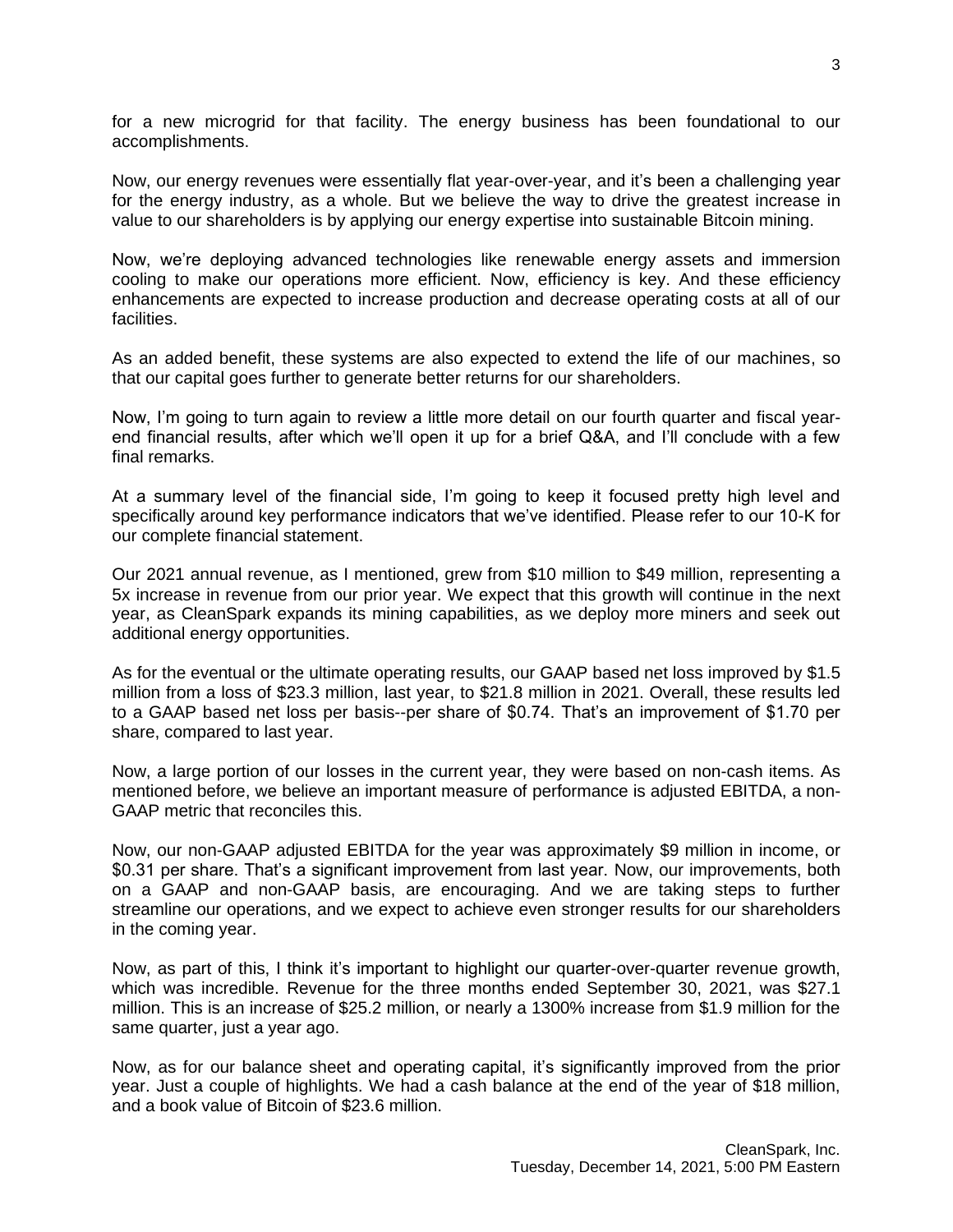Now, this resulted in working capital of \$47.6 million. The Company's total liabilities were only \$11.7 million. Now, our net assets were \$305.7 million. This means we grew our net assets by a factor of over 19 times, since the start of this fiscal year.

We are ecstatic about the strength of our balance sheet and the strong foundation it has created for growth into 2022.

I also want to highlight a few additional items specific to our mining assets what we believe are going to drive our growth. At the end of our fiscal year, we had \$123.2 million in mining equipment, the majority of which was fully installed in hashing.

In addition to the miners that we had on hand; we also have prepaid an additional \$87.9 million for mining equipment. Subsequent to our fiscal year-end, we received over 4,400 additional miners.

The new machines receiving orders will further increase our production capabilities and revenues in the coming quarter.

CleanSpark, like all companies holding substantial amount of digital currency, we're required to measure impairment to the value of Bitcoin, pursuant to U.S. accounting rules. As a result, we did book a loss on impairment of Bitcoin of \$6.6 million for the year. Now, what this means?

So, although the book value of Bitcoin under U.S. GAAP was \$23.6 million, the fair market value on the very same day was \$27.5 million.

Now, lastly, I'd like to share that we have a substantial number of machines plugged in and ready to go. We're just waiting the final commissioning process to energize additional mobile data centers. And when that occurs in the next few weeks, we expect to see an immediate and substantial jump in our hash rate.

Now, I'm going to hand things back to Rachel and she's going to handle the Q&A portion of our call.

# **QUESTION AND ANSWER**

## **Rachel Silverstein**

Thank you, Zach. We received several questions from the analyst community that we will now address, prior to closing. First question: "How is the hash rate growth compared to our prior forecasts? And do you anticipate any challenges?"

## **Matt Schultz**

I'll go ahead and take that one, Zach. This is Matt. As a high growth company, challenges are commonplace. How we face those challenges is what matters.

And we believe that our proactive approach to energy management and the subsequent access to mining rigs to be deployed and energized on a just-in-time basis, give us a unique competitive advantage.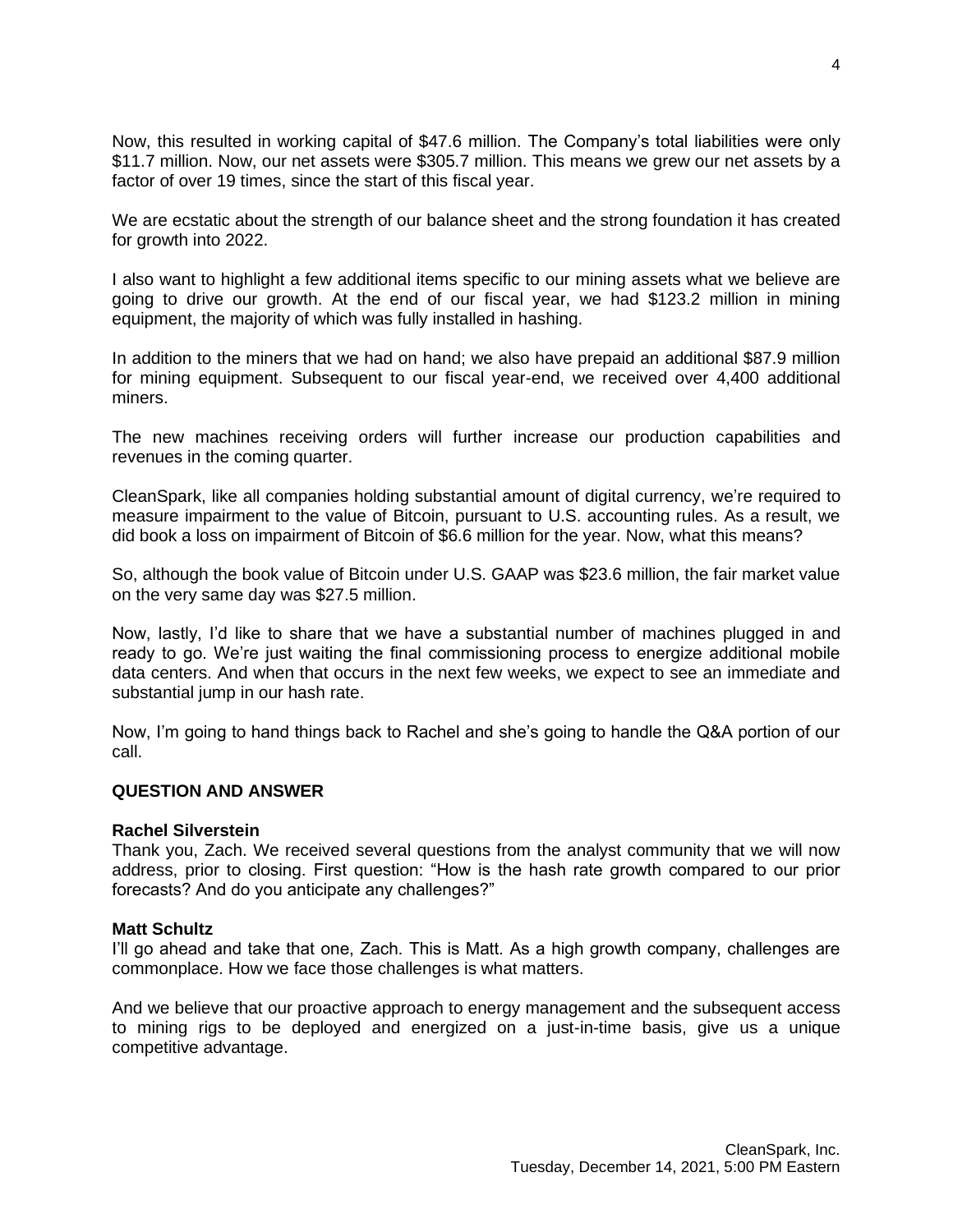We've found opportunities to purchase equipment to consume the energy available, as it comes online. And as Zach mentioned in his comments, we have 48 mobile mining centers, currently installed, and deployed at our College Park, Georgia, facility.

Over the next few weeks, those will all be coming online, and we expect to keep our revenue and Bitcoin production targets, as we've discussed in prior guidance. Thanks for that question.

# **Rachel Silverstein**

Thank you, Matt. Second question: "Industry reports indicate that immersion cooling allows the miners to operate above the label hash rate. Does the Company anticipate the ability to overclock the rates at Norcross?"

# **Zach Bradford**

I'm going to go ahead and take that one. This is Zach. Immersion cooling, we're extremely excited about it. Now, I'm sure, the way the question was posed, many people have read about immersion cooling and the exciting things that you can do. As I mentioned earlier, it's all about efficiency.

Now, I want to address what overclock really means, for those of you that don't know. What overclock means is you're able to push the machines at a faster rate of processing than the manufacturer label on it.

Now, the reason you're able to do so is because you're able to control the heat around it. That's really a limiting factor when it comes to miners and how quick they can process and how hard you can push them. It's all about heat transfer.

When you immerse them in a liquid, this liquid of course, is a non-conductive material from an electricity point of view. It's the heat transfer is much more efficient, which means you can push them harder, because you don't have to worry about them overheating.

So, now return back to the question. Do we think we're going to be able to overclock them? Absolutely. We're really excited about some of the developments that for the 19 series that we're going to be putting in that facility, overclocking is still being developed.

We don't quite know if we're going to be able to push them exactly what the percentage improvement is, but we know we're going to be able to push them, further. We also know they're going to last longer, and the maintenance costs are going to be lower. This is a really big gain for us, and we're really excited about it. Thanks for that question.

## **Rachel Silverstein**

Thank you, Zach. Third question: "CleanSpark took the position of selling Bitcoin for expansion to avoid dilution. In retrospect, was this the best decision and does the company expect to continue this practice?

# **Zach Bradford**

I'm going to take that one, again. This is Zach. Now, Matt and I are two of the largest individual shareholders in the company, and just like all of our shareholders, we're extremely conscious of dilution. And our belief is it was absolutely the right move. If you think about Bitcoin mining, we're here to generate value.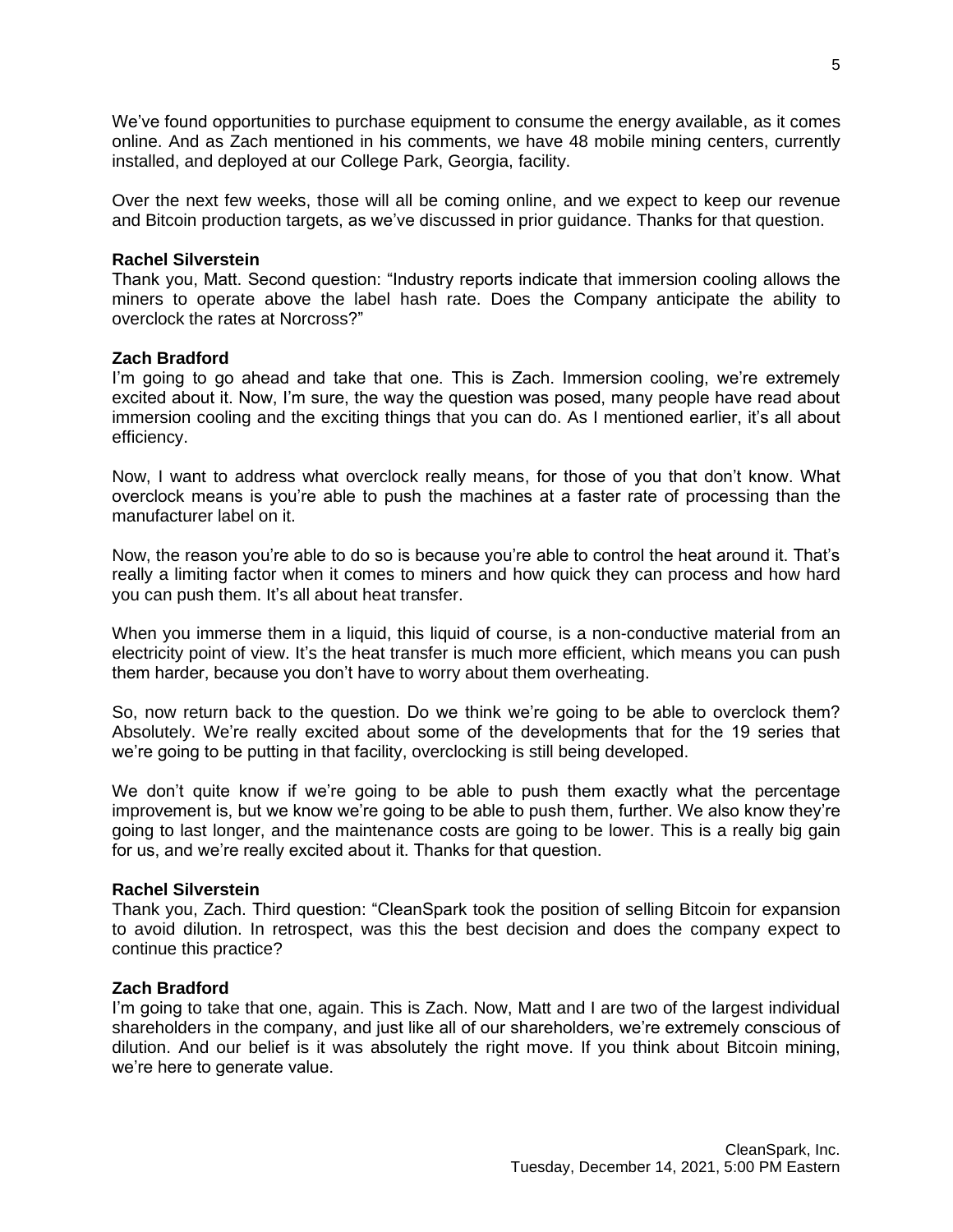But if you never turn that into a useful asset or additional row, it's just a number on a balance sheet. Rather than add additional dilution to our shareholders through another equity raise or things like that, we really think it's important to take other steps, such as selling and monetizing a Bitcoin, but also, we're going to pursue other things, like debt.

Now, anything that protects our shareholders from dilution, we see as a positive thing. Because again, I said this on our last call, it's all about generating earnings, per share. And I say this a lot, if we have lower shares outstanding than our peers--I'm just going to use simple math.

Let's just say one of our peers has three times as many shares outstanding, that means in simple math, they have to be three times larger and produce three times the amount of income to produce the same earnings, per share.

We are here to deliver value to our shareholders, and one of the ways, and one of the levers we can pull to do that is by limiting dilution and using the Bitcoin we have on our balance sheet, as an asset. And assets are there to be used for everybody's benefit and growth is what we're pursuing, right now. Therefore, it's the highest value for us to use.

# **Rachel Silverstein**

Thanks, Zach. Next question: "Does CleanSpark use green energy or traditional energy resources?"

# **Zach Bradford**

This is Zach. I'll go ahead and take that one, again. We use both, and anything that touches the traditional power grid right now, uses both. But we are focused on renewable and clean energy, as our base source.

Now, at each of our facilities, we have different mixes, and we are very--we have a very high concentration of renewable.

And in addition to that, we are participating in programs so that, currently, any amount of power we're using for Bitcoin mining that is not in a renewable or clean impact, it's being offset by renewable energy credits that we're buying.

The only reason, just to be frank, that we haven't already come out and said we're a 100% renewable is because, we're working with independent professionals to get it independently verified.

We think it's important that there's data behind statements. And so, when we're done with these reports and this data, we'll be putting it out there. But we're really taking steps and we're really close to being able to make those claims out in the public.

## **Rachel Silverstein**

Thank you, Zach. In megawatt equivalency, roughly how many megawatts are expected to come online in the next few weeks?

# **Zach Bradford**

This is Zach, again. I can answer that question. It's going to be about 23 megawatts of power that's going to be coming online at the College Park facility. We also expect an additional 5 megawatts to be coming online in the next few weeks with one of our partners.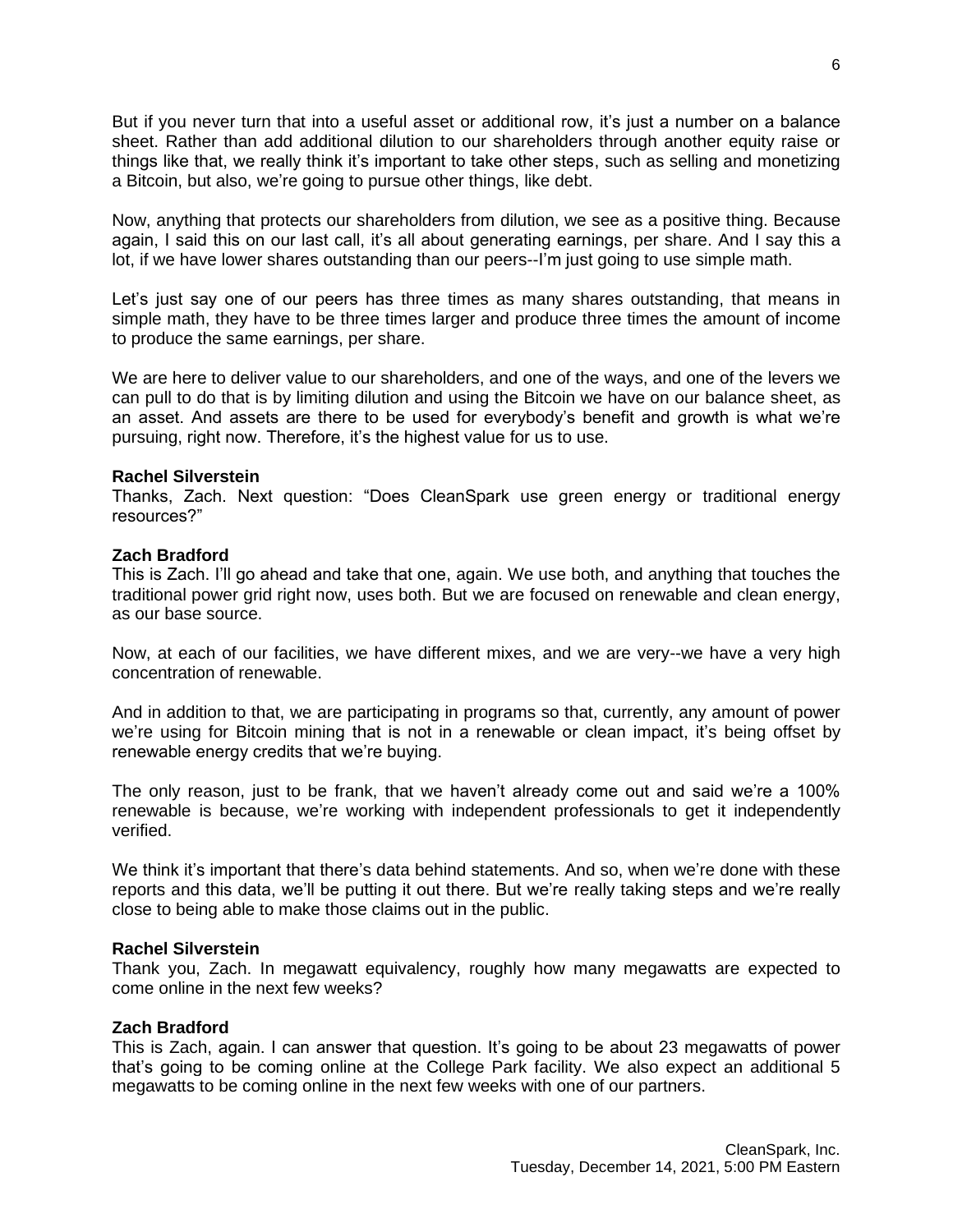So, it's--and I'm using round numbers, here. It's going to be about 28 megawatts of total power coming online, over the next couple of weeks.

#### **Rachel Silverstein**

This will be our final question, Zach. What are the potential difficulties in getting the miners online, as you receive them, and as you receive the scheduled shipments from now until September, 2022?

## **Matt Schultz**

I'll go ahead and take that one, Rachel. Thanks. This is Matt. The difficulties or challenges have really been surrounding the availability of igniting and energizing the circuits. We've got a world class team of miners.

And as Zach mentioned in his earlier comments and we've talked about many times publicly, Bernardo and his team have been, personally, responsible for the mining more than 50,000 Bitcoins.

When it comes to the proper personnel and the proper approach, we really have that covered. What our challenges have been, and we've been fortunate that we've been proactive in the approach, but like what we talked about with regard to College Park.

We've got a series of circuits that will be energized. And that's just a process with regards to not only the final approval by the city and the utility, but then the commissioning of those circuits. And when you turn on that much power at once, it's--they ignite one system or one circuit at a time to measure and ensure that everything is falling within the specifications.

We really feel like our approach of energy, first, has set us apart. And so, we don't anticipate being impacted by supply chain and some of those other concerns. Earlier in the year, we saw delays in receiving Ethernet cables or receiving power cords to support that equipment.

But again, being proactive and preparing for that in advance allowed us to have that equipment available and online, in order to hit the benchmarks we talked about.

We feel really confident about the guidance we've given and expect to continue on that trajectory. Thanks for that question and appreciate everyone.

# **Rachel Silverstein**

Thanks, Matt. That concludes our Q&A. And I'll now turn it over to Zach for closing remarks.

# **Zach Bradford**

Hey. Thank you, Rachel.

# **CONCLUSION**

Now, I just want to briefly conclude by wishing all of our listeners very happy holidays, especially our employees and shareholders. It's been a really great year for CleanSpark. Our financial results continue to trend upwards, our revenue growth is strong, and we have a clear understanding of how to improve our costs.

And we're a Bitcoin miner. We believe in the work we're doing, not only for the value it provides shareholders--and make no mistake, it's extremely profitable--but also for the value it provides